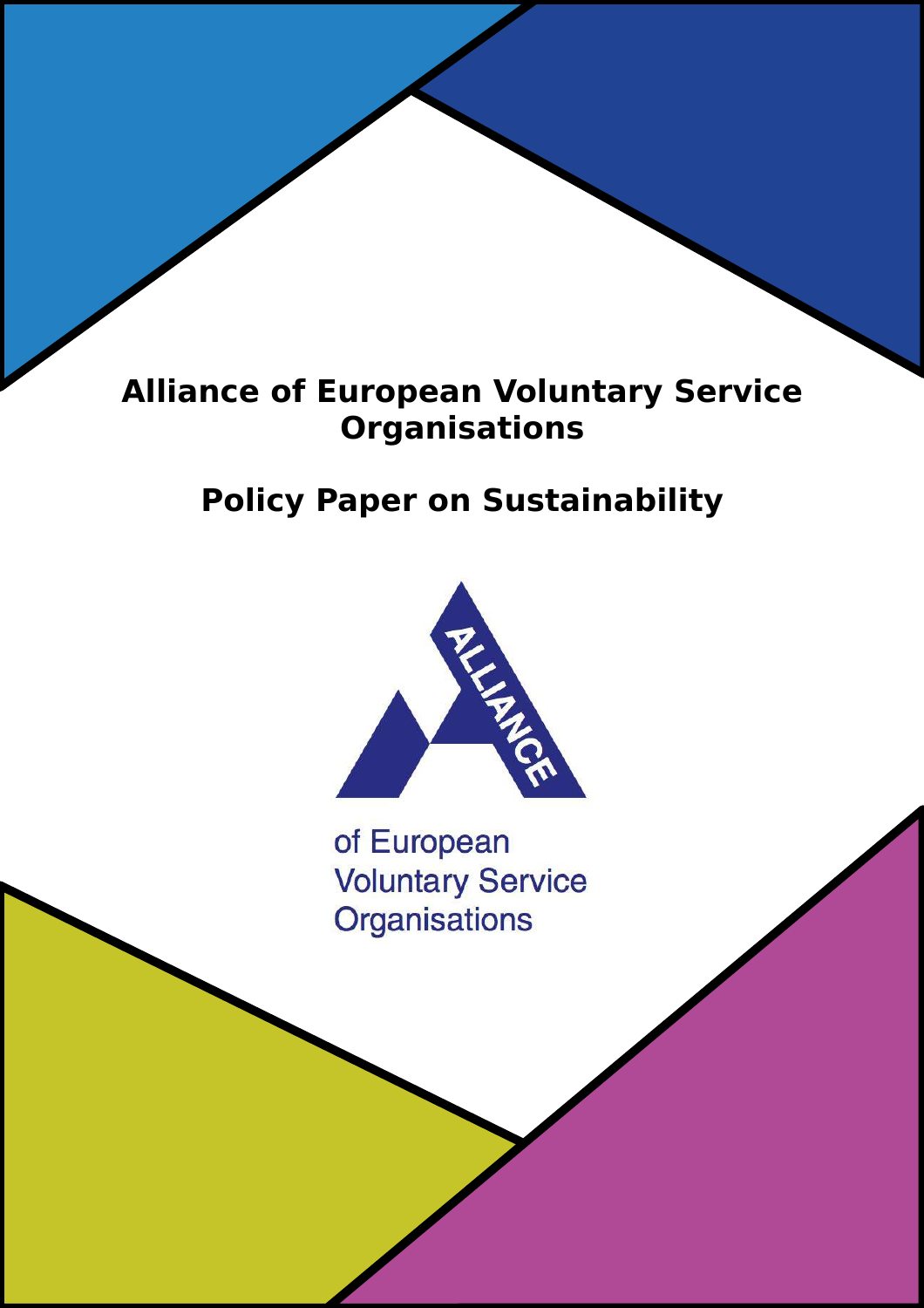# About this paper

International Voluntary Service (IVS) substantially contributes to intercultural understanding and exchange, and the global movement for peace. As such, it also bears great potential to further sustainability and improve the resilience of communities and ecosystems all around the world. This idea has been present in the **Alliance of European** Voluntary Service Organisations (Alliance) for a long time, mirrored in its actions and way of working.

This Policy Paper was created by the Environmental Sustainability Working Group (ESWG) of the Alliance in 2017, and is the updated version of a first paper published in 2015. Its purpose is to provide a framework for sustainable development and specifying the role of Alliance members towards it. It is not a final document but shall be revised and developed further as the network as well as academia, science or politics move on.

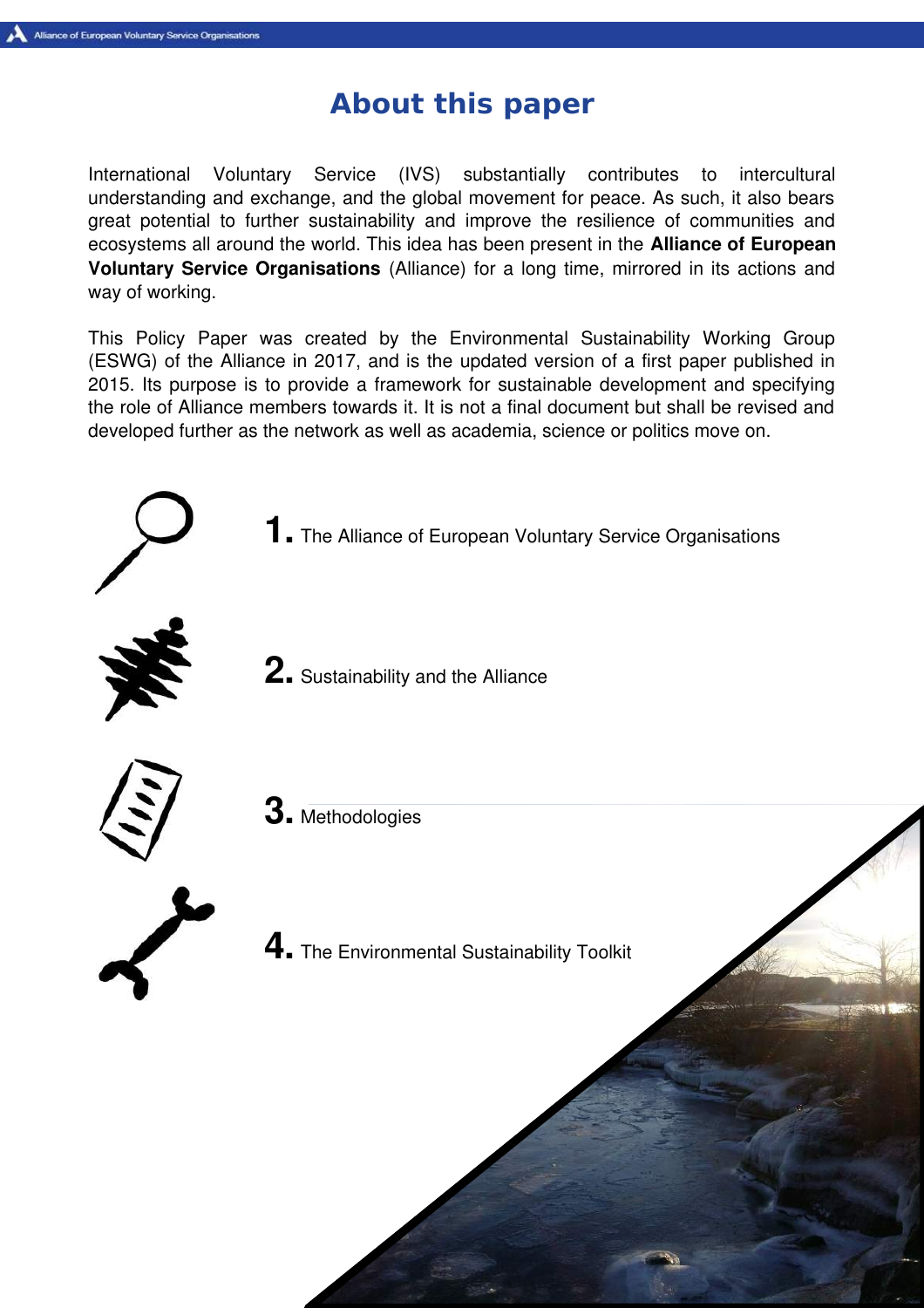### 1. The Alliance of European Voluntary Service Organisations

The Alliance of European Voluntary Service **Organisations** is a European non-governmental youth organisation, a cooperative network of independent national organisations working together on the quality and development of IVS. Its major goal is to enable young people to meet and understand different cultures whilst carrying out community projects of public benefit. Traditionally, these are short-term voluntary workcamps, but they may as well be mid- or long-term volunteering projects.

#### The Alliance in a nutshell:

Founded in 1982 Today more than 45 members In more than 25 countries worldwide

trainings sustainability technical placement procedures development of social skills external relations volunteering trends research policy development quality management Social inclusion and participation

To **support** its members, the Alliance provides a range of capacitybuilding measures, many of them concerning the functionality of the network as a platform for the exchange of international volunteers.

Sustainability is of particular interest as well: The Alliance aims to internalise the principles of sustainability in the organisational structures of the network, and to share them with the member organisations, volunteers and local partners. Besides, the network strives for the exchange with authorities, decision-makers and other key-stakeholders and seeks to strengthen its **lobbying role for sustainability**. Last but not least, the Alliance commits to adopting and using tools created by Alliance working groups, committees and task forces in order to improve the environmental and social impacts of our actions.

#### "

Never doubt that a small group of thoughtful, committed citizens can change the world. Indeed, it is the only thing that ever has.

 $-$  Margaret Mead  $-$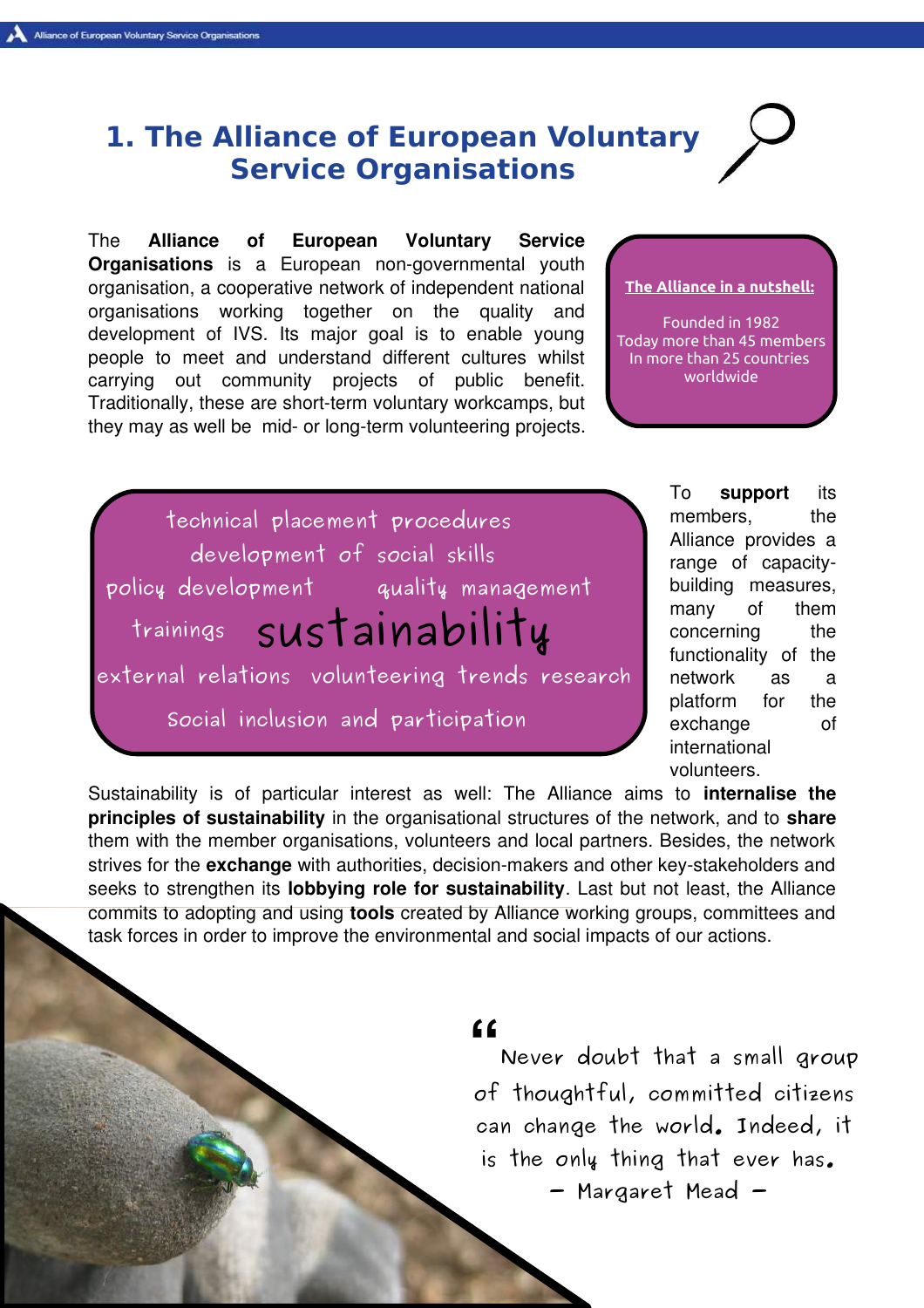# 2. Sustainability and the Alliance



Global interconnectedness is increasingly shaping people's way of living and thinking. The Alliance, too, believes in one world – this view is the base and core or the network's activities. But whereas globalisation is frequently linked to phenomena like data processing and skimming, war and suppression, or production of raw materials and global trade, the Alliance envisions and strives for intercultural communication and understanding, for equality and peace, and for a sustainable development of both society and planet.

Since a couple of decades, sustainability and sustainable development are highly discussed topics. Some relevant milestones in the debate that shaped the Alliance's understanding of sustainability are the following:

1987 One of the most famous definitions of sustainable development is coined, the Brundtland definiton: "Sustainable development is development that meets the needs of the present without compromising the ability of future generations to meet their own needs" (Report of the World Commission on Environment and Development Our Common Future). This definition stresses the claim for **intergenerational as well as** intragenerational justice.

1992 The United Nations Conference on Environment and Development, also known as Earth Summit, takes place in Rio de Janeiro, Brazil. One important result of this conference is Agenda 21, a non-binding action plan of the UN outlining sustainable development in the  $21^{st}$  century. It addresses stakeholders on global, national as well as local level.

2000 Following the Millennium Summit of the UN, the Millennium Development Goals (MDGs) are established: Eight goals on poverty, education, gender equality, child mortality, maternal health, diseases, environmental sustainability and global partnerships for development that UN member states and other actors aspire to reach till 2015.

"

Your future depends on what

you do today.

- Mahatma Gandhi -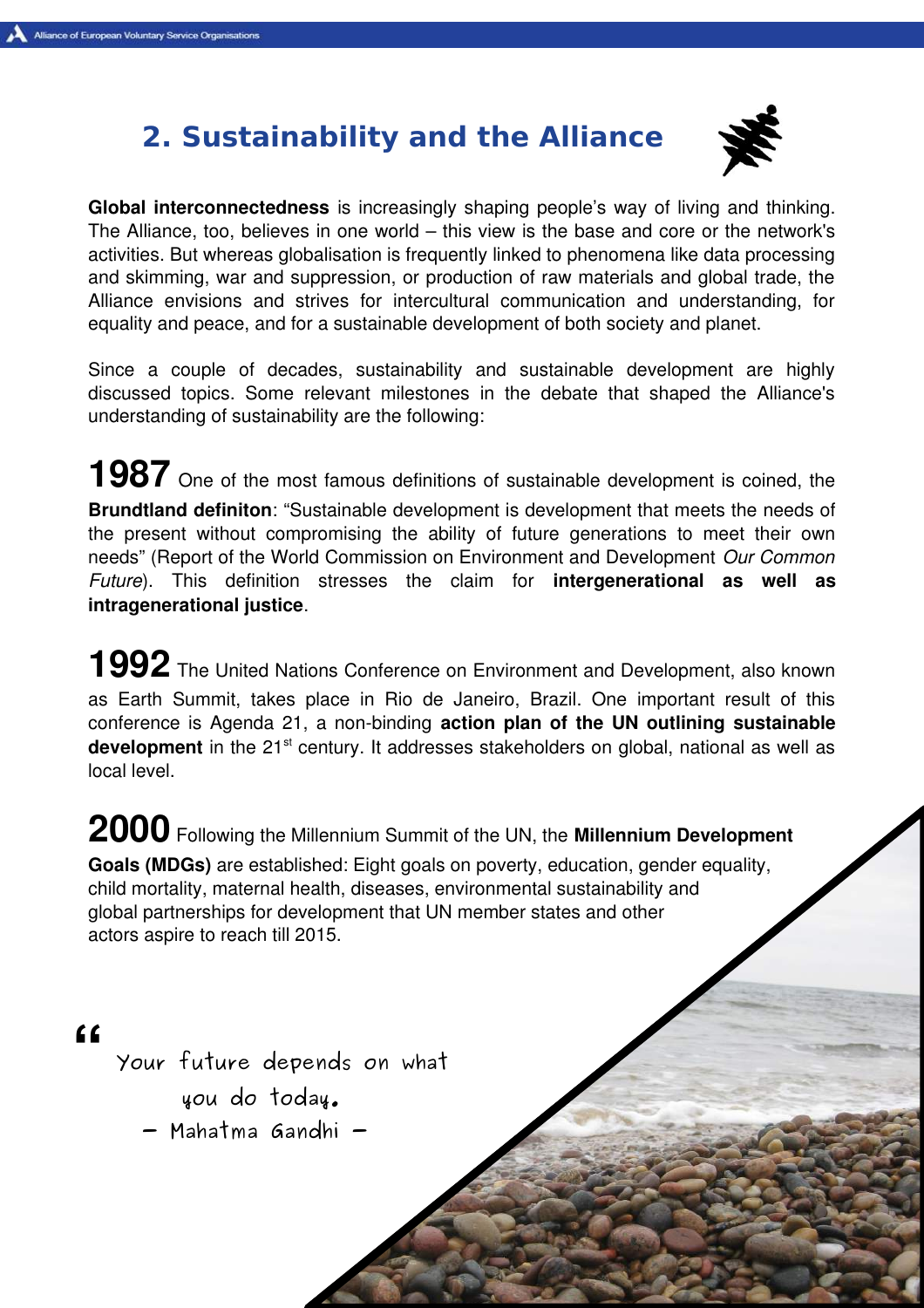2010 Facing challenges in the world of volunteering, the Alliance takes the opportunity to discuss the topic of sustainability at the Alliance Conference in Ankara. For many years, members of the Alliance have discussed possibilities to raise awareness for environmental issues, finally leading to the launch of the International Campaign for Sustainability in International Voluntary Service. 22 organisations and three networks joined the campaign, showing that the topic was present and acknowledged by quite some IVS organisations.

 $2012$  The Environmental Sustainability Working Group (ESWG) of the Alliance is created with the aim of giving support and raising awareness for sustainability within the Alliance IVS organisations, in their projects and among volunteers. The group bases its work on three main methodologies: **education**  $-$  giving workshops and providing information and training material –  $action - engaging$  members and volunteers by means of awareness raising events and activities  $-$  and networking  $-$  connecting and collaborating with other organisations, institutions and networks in order to join forces for sustainability.

2015 The 17 Sustainable Development Goals (SDGs) of the UN are adopted by world leaders. They are the successor of the Millennium Development Goals but are more ambitious in aiming to end all forms of poverty, protect the planet and ensure prosperity for all over the next 15 years. Although the SDGs are not legally binding, they call on everybody to take ownership and help towards achieving sustainability – may it be governments, organisations, companies, or individuals.



Source: United Nations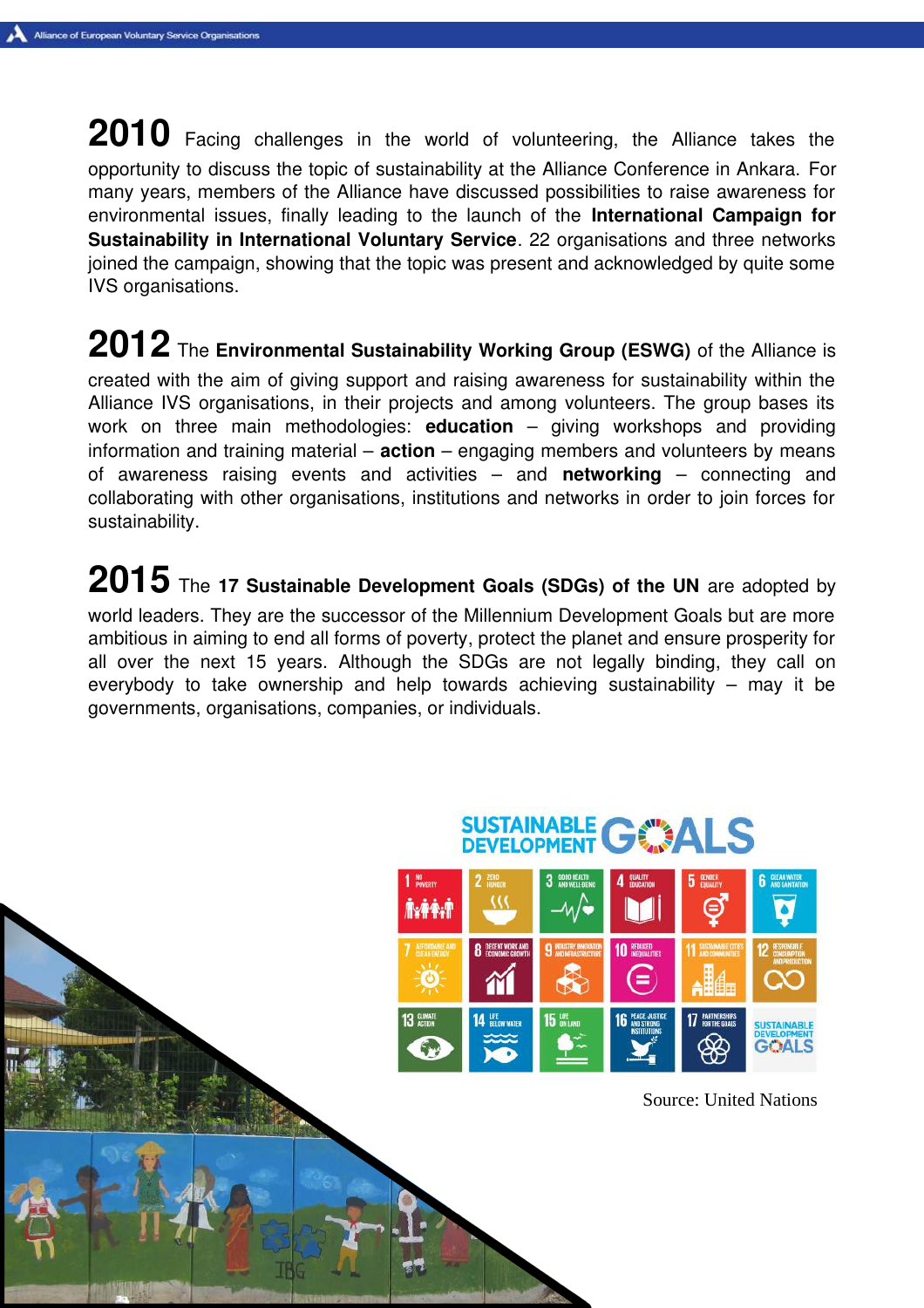#### IVS contributions to sustainability and the SDGs

IVS is about the active citizenship of individuals, intercultural collaboration, and the contact and exchange with people from all around the world. IVS projects build on a range of approaches to sustainability – environmental work, reconstruction, peace-building, social work etc. – and aim for the development of resilient local communities with strong relationships to surrounding environments. Thus, IVS bears great potential to contribute to sustainable development on a larger scale, both globally and locally.

The Alliance tries at its best to support members and partners to assume responsibility and live up to that potential. Sustainability is considered as a key element of the strategic approach and plan of action of the network. With its work, commitments and internal policies, the Alliance contributes to the UN SDGs, especially in the following ways and goal areas:



... providing capacity-building measures and support to IVS organisations, volunteers and local partners to enable sustainable behaviour and action, and promoting intercultural exchange and livelong learning



... being enriched by the work of a Gender Equality Working Groups, taking into consideration volunteering activities as well as official Alliance documents



... offering activities and tools for non-formal education. Projects to measure the impact of IVS, e.g. the EU-funded I'VE show that youth participating in voluntary activities gain new skills and competences, the most important of which are teamwork and relationship competencies, openness and tolerance, intercultural competences, global understanding and understanding of diversity, communication competences, skills in a foreign language, and cultural awareness



... recognising that volunteers benefit from diverse groups, and aiming to make volunteering available for a wide range of people of various ethnicities, abilities, age etc. The Alliance Access 4 All Working Group provides additional support to make IVS accessible for everyone



… having a large number of volunteering projects organised by its members, all of which are run in collaboration with local partners and aim to benefit local communities. They involve, for instance, environmental work, construction and renovation, or social and cultural work.



... raising **awareness for sustainable choices** in member organisations' offices, their IVS projects and among volunteers and local partners. Special foci are travel choices, food choices, waste reduction and resource efficiency



… acknowledging the global sustainability challenge and the urgency to act against climate change. The Environmental Sustainability Working Group aspires to help IVS organisations generate positive impacts on both environment and society, and thereby improve the environmental footprint of IVS.



... being a European network of IVS organisations, and collaborating with other actors, networks and institutions on various levels. The joint Campaign IVS for Climate Justice manifests the shared commitment of several youth networks to combat climate change and promote sustainability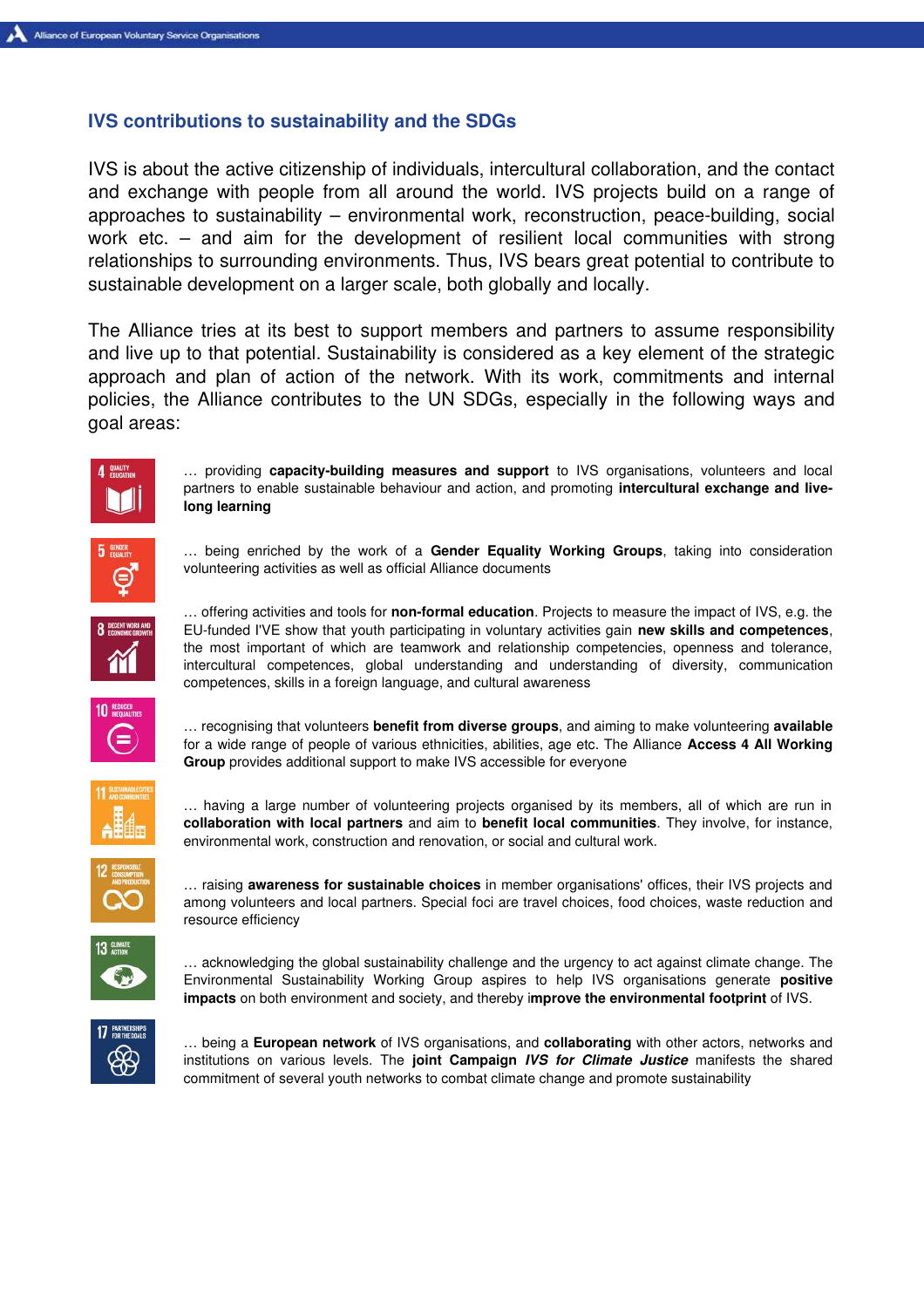### 3. Methodologies



To foster sustainability within the network, its member organisations and partners all around the world, the Alliance focuses on 3 main methodologies to spread our message:

ACTION Transform behaviour and encourage more sustainable ways Of living

We encourgage IVS volunteers to join different actions and events on sustainability, such as the yearly Alliance common action. Besides that, we provide a range of capacity-building measures and tools to empower both Alliance members and volunteers to take action for sustainability

We provide support for IVS organisation all through the preparation of camp leaders in national camp leader trainings, the implementation of sustainable practices in workcamps, and the follow-up of sustainable activities conducted by organisations and workcamps.

EDUCATION Spreading knowledge And competences for sustainability



Networking makes us strong and ensures powerful and longlasting action for sustainability. Our aim is to foster and enlarge our collaboration with other networks and organisations such as CCIVS, NVDA, SCI, SEEYN and ICYE.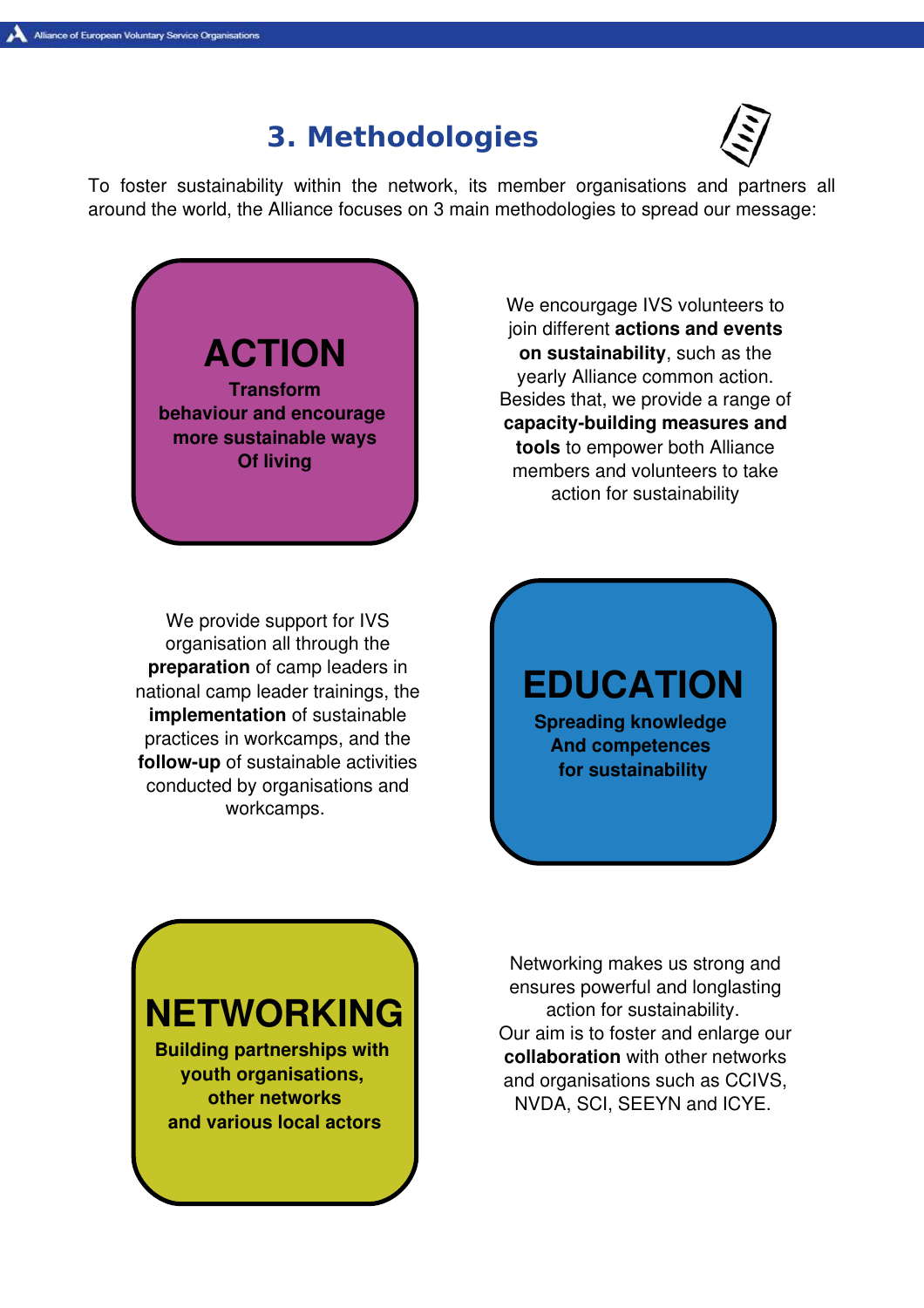## 4. The Environmental Sustainability Toolkit

The ESWG created a set of documents, a **[toolkit](http://www.alliance-network.eu/environmental-sustainability-tools/)**, to support all Alliance organisations in implementing sustainability. The toolkit documents provide practical instruments and methods to improve the sustainability in and of volunteering projects, especially workcamps, but also events organised by the Alliance and its members. To this date, the toolkit consists of the following documents:



**Green office info sheet** – a practical one-page info sheet on sustainability in the office that can be printed and kept on the wall as a daily reminder.



Training workshop for camp leaders – a workshop proposal to be implemented during camp leader seminars conducted by IVS organisations. It is meant to help organisations inform and encourage their camp leaders to make use of sustainable practices in their camps.



Environmental Sustainability Handbook – a collection of recommendations on good ecological practices to be implemented during workcamps and all events, to be sent to local project partners and camp leaders and used by organisations when organising events.



**Sustainable transport info sheet**  $-$  a list of low-impact travel options in several countries to be sent to volunteers and used by organisations when organising events.

**Sustainable food info sheet** – a collection of information on the correlation between food and environment, containing several recipes, to be sent to camp leaders and used by organisations when organising events.



Booklet "Seed up and regrow!" – a collections of tips and instructions on how to regrow plants from kitchen leftovers, make compost or seed bombs at home, in the garden, on the balcony or even in the office.



Sustainability games – a collection of games addressing and interlinking various topics such as sustainability, development and environment, to be shared with camp leaders and used by organisations in their trainings.

#### "

- It always seems impossible until it's done.
- Nelson Mandela -